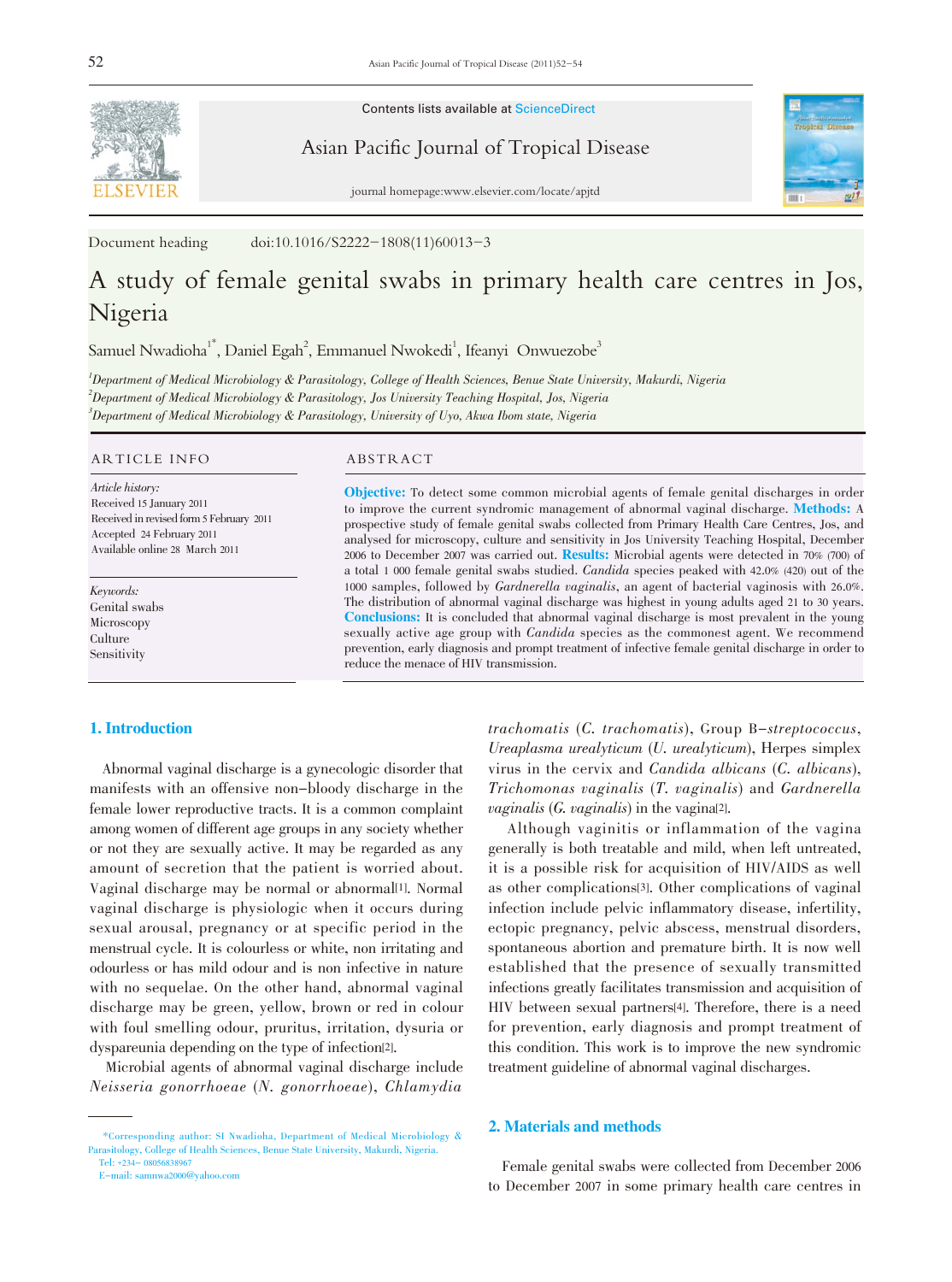Jos, Nigeria. The choice of selection of the PHCs was based on simple balloting.

Endocervical and high vaginal swabs were collected following aseptic precautions[5]. The genital swabs were immediately sent to the genital bench of Medical Microbiology and Parasitology Laboratory, Jos University Teaching Hospital where they were processed according to standard procedures[5]. Infection with Candida species was diagnosed by microscopy of a saline mount, gram-stained smear of material from the vagina and colonial growth on Sabouraud's Dextrose agar. Trichomonas vaginalis was diagnosed by microscopy of a saline mount for the actively motile, spear shaped flagellates. Gardnerela vaginalis, an agent of bacterial vaginosis, was diagnosed by evaluation of gram stained smear at oil immersion power  $(X1 000)$ objective for clue cells, usually representing at least 20 percent of vaginal epithelial cells.

Cervical specimens were gram-stained and cultures were inoculated on plates of Chocolates and Thayer-Martin (Oxoid) media and incubated at 37  $\degree$  in a moisturized candle extinction jar for <sup>24</sup> to <sup>72</sup> h. Neisseria gonorrhoeae was identified by typical colonial morphology, reactions to gram-stain, positive oxidase test, and sugar fermentation. The antibiotic sensitivity of isolates was tested by the agar diffusion method on chocolate agar plates using oxoid Table 1

multidiscs with standard antibiotic concentrations. The samples collection, transportation and processing including microscopy, culture and biochemical tests were carried out according to recommended standard[5]. The results were analysed using SPSS 11.0 statistical software. Chi-square(  $\chi^2$  was used to compare association between proportions and P<0.05 was considered significant at 95.0% confidence interval. Formal ethical clearance was obtained from Jos University Teaching Hospital and permission from Jos local government council head quarters.

#### 3. Results

A total of 1 000 female genital samples were received. Microbial agents were detected only in 700 (70.0%) of the total samples while 300 (30.0%) of the total samples were undetermined. The samples were arranged according to the age groups of the patients ranging from 0-60 years. The age range 0-10 years constituted 10 (1.0%) out of the 1000 patient population, 11-20 years 220 (22.0%), 21-30 years 390 (39.0%), 31-40 years 270 (27.0%), 41-50 years 90 (9.0%), 51-60 years 20 (2.0%). The peak age bracket at risk was 21-30 years which constituted 390 (39.0%).

Cervical agents were detected in 5 (0.5%), vaginal agents in

Distribution of microbial agents of female genital discharge in PHC centres in Jos, December 2006 to December 2007.

| Age group in years | Microbial agents |               |                     |                |                     |
|--------------------|------------------|---------------|---------------------|----------------|---------------------|
|                    | Candida species  | G. vaginalis  | <i>T. vaginalis</i> | N. gonorrhoeae | Undetermined causes |
| $0 - 10$           |                  |               |                     |                | $\overline{4}$      |
| $11 - 20$          | 103              | 70            |                     |                | 47                  |
| $21 - 30$          | 180              | 140           | 6                   | 4              | 111                 |
| $31 - 40$          | 100              | 50            |                     |                | 60                  |
| $41 - 50$          | 30               |               |                     |                | 60                  |
| $51 - 60$          | $\overline{c}$   |               |                     |                | 18                  |
| Total              | 420 $(42.0\%)$   | $260(26.0\%)$ | $15(1.5\%)$         | $5(0.5\%)$     | 300 (30.0%)         |

695 (69.5%) and undetermined agents (no growth, no pathogen isolated) in 300 (30.0%) of the total 1000 female genital smears. The aetiologic investigation indicated N. gonorrhoeae in <sup>5</sup> (0.5%), Candidiasis in <sup>420</sup> (42.0%), G. vaginalis <sup>260</sup> (26.0%), T. vaginalis <sup>15</sup> (1.5%) of the <sup>1</sup> <sup>000</sup> genital swabs. Out of the total of <sup>420</sup> Candida species, <sup>180</sup> (42.8%) was detected in age decade 21-30 years. Also, one hundred and forty (53.8%) of total <sup>260</sup> cases of bacterial vaginosis and <sup>4</sup> isolates of N. gonorrhoeae were found in the same age group 21-30 years (Table 1).

#### 4. Discussion

The present study was set to detect common microbial causes of female genital discharges in primary health care centres in Jos, in order to improve the syndromic management of vaginal discharges. The microbial agents of female genital discharges were as follows, Candida species,

G. vaginalis, T. vaginalis and N. gonorrhoeae in descending order.

Candidiasis was a leading cause of vaginal discharge in the study with 420 (42.0%) of the total 1000 female genital samples. The result was similar to some earlier studies[6], which recorded 52.5% and 60%, respectively. Predominance of candidiasis in the study was in the age group 21-30. The age decade of 21-30 is the most sexually active age group with highest risk of pregnancies, indulgence in family planning pills and immunosuppression due to HIV/AIDS[7-10]. The inflammation of the vagina, as in any inflammatory STI, increases the risk of acquisition of HIV[11,12]. Candidiasis is not usually sexually transmitted, though male contacts should be treated, firstly, if they have symptoms, and secondly, if the woman is having recurrences.

Bacterial vaginosis (BV) was one of the leading causes of vaginal discharge in the study with 260 (26.0%) out of the total 1000 female genital samples. A previous study by Ison and Hay, recorded 30% of BV[9] which was similar to the present